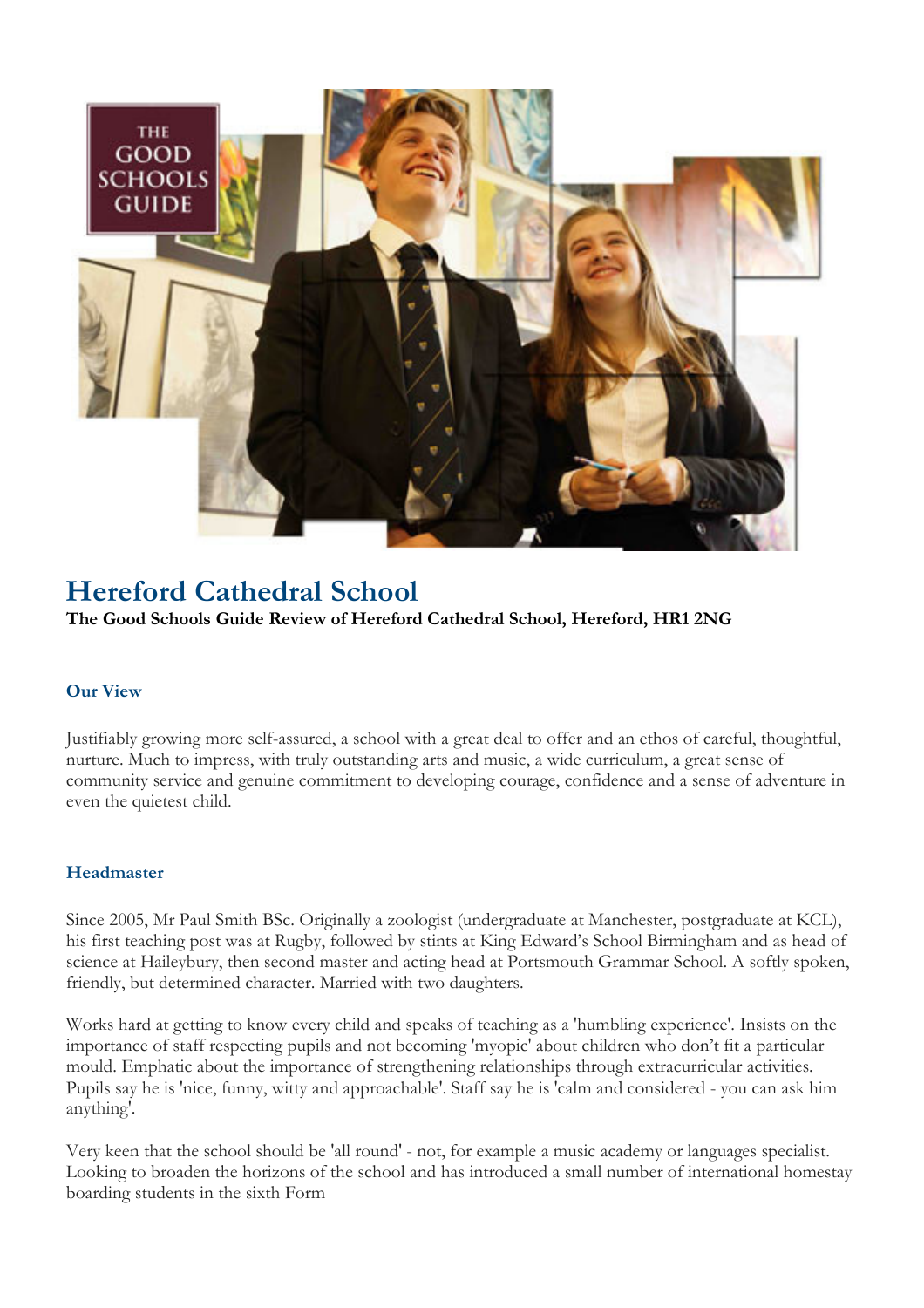## Academic Matters

Strong academically, with 51 per cent A\*/A and 76 per cent A\*-B at A level in 2013 and 60 per cent A\*/A at GCSE. At A level, English, modern languages, history, art, music and RS all do very well. Good results in sciences too - no really weak areas. Nice range of A levels - the usual suspects plus Latin, history of art, philosophy and ethics.

As well as receiving half termly grade reports for effort and achievement, with target grades included from year 10, pupils have to fill in a self assessment form every term that is completed alongside their reports something parents value highly. Staff say this is not a crammer and that the range of abilities is reasonably wide. Nonetheless expectations are high.

All students take maths (top sets take two AS modules in year 11), two English, and short course RS as compulsory GCSEs. Some 60 per cent take triple award science and the remainder dual award. The vast majority take French or Spanish, although a handful use the curriculum time for learning support. An additional three subjects are chosen from a range of options, GCSE Japanese is offered as an extracurricular addition, and the school is about to introduce Mandarin.

Interactive white boards in most classrooms, school email used to set and receive work - although traditional means are also used, and there is good access to PCs within school for those who wish to use them, including a dedicated area in the sixth form centre. A well-stocked library with its own small IT suite and a galleried, silent study area. Welcoming and evidently well used, also the venue for the school's book clubs, debating club and film club.

Learning support is well organized with all children MIDYIS tested on entry and supported as necessary, either within class or small group withdrawal. A sense of 'open door' for any wanting assistance. Pupils say they can go into the learning support unit for 'anything and everything'. A handful of International students in the sixth form, all of whom are tested on entry, have EAL timetabled into their week.

# Games, Options, the Arts

Art, music and design are simply outstanding here. The A level results (100 per cent  $A^*/A$  grades in art in 2013) speak for themselves, and the quality of work on display is excellent, varied and innovative. Complemented by a small but very well-resourced history of art department. Beautiful, naturally lit studio for the use of sixth formers and large light rooms for the lower years. Textile work is also beautiful.

At the other end of the design spectrum, the DT workshops (for both resistant materials and electronics) are well kitted out with and well organized. Some interesting project work, and DT seems to have been fairly successfully sold to the girls, who make up around 25 per cent of the GCSE cohort.

Music is a central part of school life. The school remains the choristers' school for the cathedral but aside from that there are masses of choirs, chamber ensembles, jazz bands and piano trios as well as a music technology club. About half of all pupils take instrumental lessons, and the school is a choral power to be reckoned with. The senior girls' choir (Cantabile) was the winner of the senior children's choir section of the Llangollen International Musical Eisteddfod in 2012.

Sporting success is seen as important but participation is also perceived as a means of increasing pupils' confidence and strengthening relationships. Successful teams fielded in rugby (two Welsh U18 players in recent years, cricket (a number of county players – the girls' cricket team have played at Lords several times in the last few years reaching the finals of Lady Taverners indoor cricket competition), hockey (boys and girls county and regional players), netball, rounders (two England players) and tennis. Football has also now been introduced for boys and rowing is popular too. Large and well-equipped sports hall. Fencing and swimming also available as options. Spacious, well-maintained sports fields are a 15 minute walk from the cathedral green (slight moan from pupils who have to walk there and back); netball courts are close, though not actually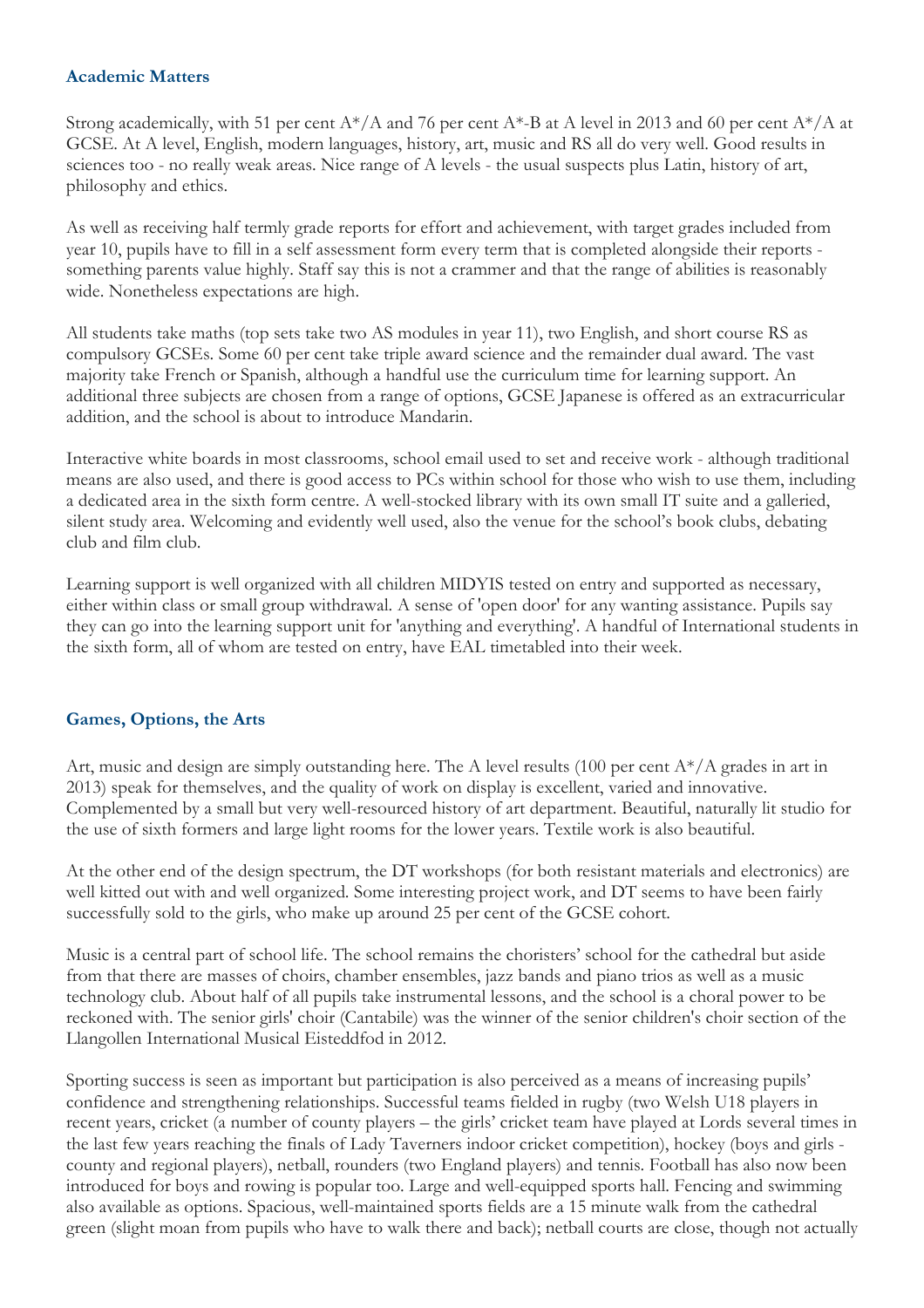on site.

Unusually, CCF is compulsory in year 10, and many stay with it into the sixth form. It runs a huge range of courses including leadership, sailing, gliding and diving. There is a regimental dinner, summer camps, annual field days. The school also runs an annual trek for year 12 students to the Annapurna range in Nepal where it supports a local school. D of E also well supported.

Extracurricular clubs in just about everything - including mycology, Japanese, New Testament Greek and (reassuringly) board games. Definitely a school where all interests are catered for.

#### Background and Atmosphere

Herefordshire is a deeply rural county, and Hereford itself has something of the quiet county town about it. It is impossible not to feel slightly removed from the cut and thrust of the 21st century here. The school, originally for choristers of the 12th century, is set around the stunning cathedral green, and the splendours of the cathedral lend a special flavour to the place. That connection (the chaplain is a minor canon of the cathedral, as well as teaching full time) gives the school an implicitly Christian flavour and pupils clearly appreciate the depth and beauty of the place.

Quite traditional in feel. Monitors (prefects) wear gowns to chapel, as do academic staff. Services are held four times a week in the nave, and much of the musical and artistic excellence of the school seems to feed off the cathedral tradition of creative and artistic expression. Good spaces between the buildings, which are a combination of listed glories and more modern blocks (such as the sports and dining halls). But for all the leafy tranquility, the school is a very busy place, with lots to do, lots going on, and great enthusiasm from top to bottom about the possibilities 'out there'. One of very few schools whose pupils can claim to have founded a charity with a national ambit (The Little Princess Trust). And there is another under construction. Pupils evidently feel that not only do they have a responsibility to do the right thing, but also that they have the capacity to make a difference.

A very pervasive family atmosphere - the school runs from 3 - 18, so lots of siblings, many parents are Old Herefordians, and many staff educate their children here, so the community is remarkably tight.

#### Pastoral Care and Discipline

Pastoral care is evidently a very integrated part of school life - four school houses, each with eight tutors, so tutor groups are small. Academic staff are positively encouraged to run extracurricular activities and to strengthen relationships and pastoral links through them. Parents are encouraged to email academic and house staff with any queries, and say that any concerns are dealt with 'instantly', and 'children are kept too busy to have time for cyber bullying'.

Pupils say there is no problem with reporting bullying and getting it sorted out if it arises, but that it is rare. They also say that the school system of detentions is applied consistently, but that need of it is infrequent. Staff say they have very little to deal with on the disciplinary front.

#### Pupils and Parents

Pupils are an absolute delight - very supportive of one another, articulate and appreciative. Comfortable in their own skin, but not full of themselves. Extremely positive about the school and proud of their achievements, but no trace of entitlement or arrogance - if they are a little on the quiet side one gets the impression that this is a result of not having to shout in order to be heard. Parents are a combination of local farmers, businesspeople and professionals. Many attended the school themselves. Busy, supportive PTA.